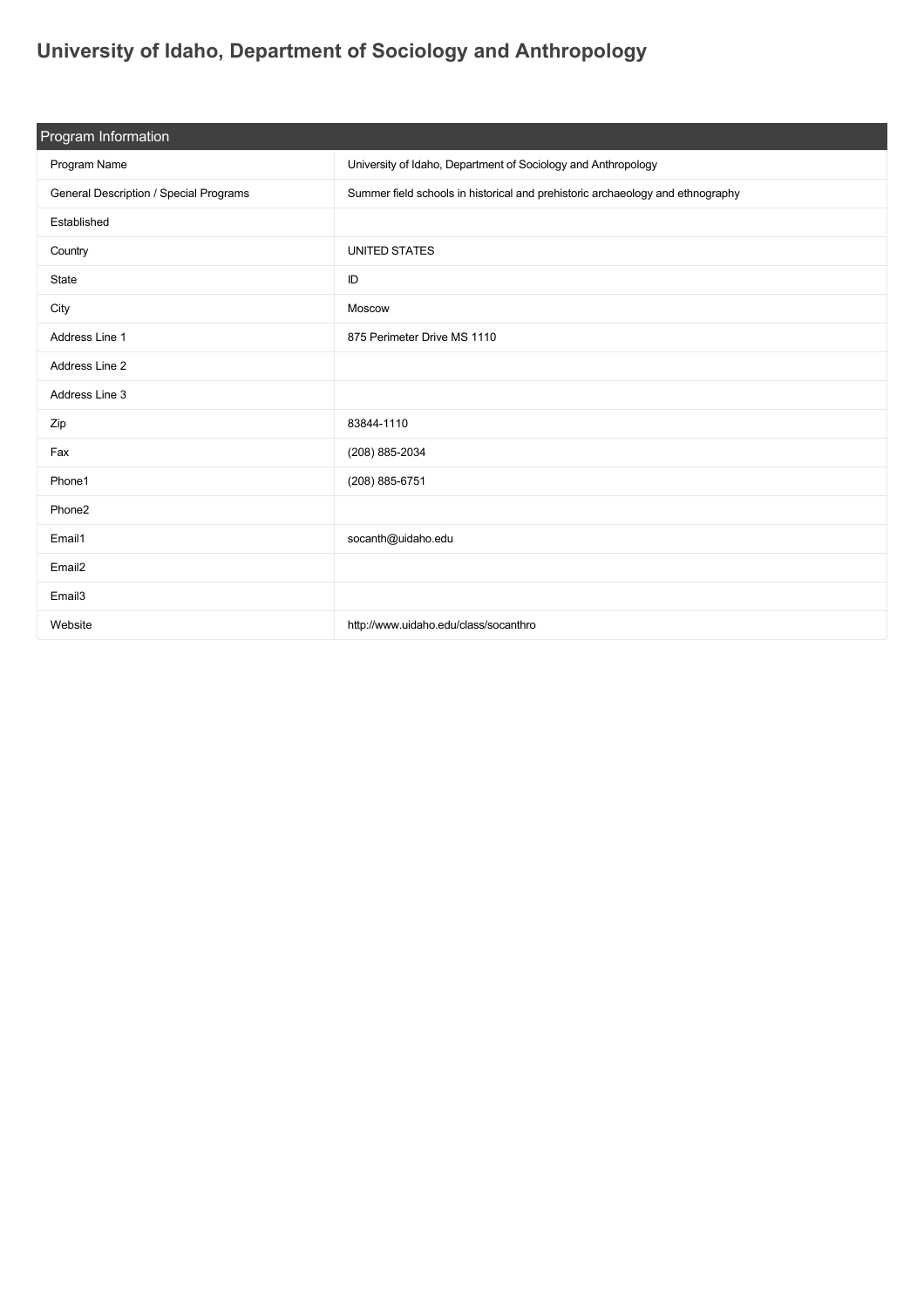| <b>Program Details</b>        |                                                                                                                                                                                                                                                                                             |
|-------------------------------|---------------------------------------------------------------------------------------------------------------------------------------------------------------------------------------------------------------------------------------------------------------------------------------------|
| Degrees Offered               | Anthropology MA, BA/BS major. Joint Ph.D. offered through History department<br>in Historical Archaeology                                                                                                                                                                                   |
| <b>Tuition Information</b>    |                                                                                                                                                                                                                                                                                             |
| <b>Highest Degree Offered</b> | MA/MS                                                                                                                                                                                                                                                                                       |
| Certificate Info              | Archaeological Technician                                                                                                                                                                                                                                                                   |
| Other Degree Requirements     |                                                                                                                                                                                                                                                                                             |
| Certificates                  | $\bullet$ CRM                                                                                                                                                                                                                                                                               |
| AA/ AS Requirements           |                                                                                                                                                                                                                                                                                             |
| <b>BA/BS Field Areas</b>      | • Anthropology<br>• Archaeology<br>• Biological Anthropology<br>• Cultural Anthropology                                                                                                                                                                                                     |
| <b>BA/ BS Requirements</b>    | Accepted to the university                                                                                                                                                                                                                                                                  |
| <b>MA/MS Field Areas</b>      | • Anthropology<br>• Archaeology<br>• Biological Anthropology<br>• Cultural Anthropology                                                                                                                                                                                                     |
| MA/ MS Requirements           | 36 units of course work, thesis, oral exam; or 30 credits and foreign language<br>proficiency. Non-thesis option                                                                                                                                                                            |
| <b>MA/MS Specializations</b>  | Ethnography/Prehistory of the Columbia Plateau Region, Historical Archaeology,<br>Cultural and Physical Anthropology, Forensics, Lithic Studies.                                                                                                                                            |
| <b>Phd Requirements</b>       |                                                                                                                                                                                                                                                                                             |
| <b>Research Facilities</b>    | <p>The Alfred W. Bowers Laboratory of Anthropology and the Asian American<br/>Comparative Collection. Extensive comparative research collections, fauna,<br/>lithics, historical material culture.</p>                                                                                      |
| <b>Support Opportunities</b>  | <p>Graduate Teaching Assitant: Full time (20 hr/wk) \$14,000 for the academic<br/>year; Donald Crabtree Lithic Technology two \$1000 awards for students at UI<br/>and secondarily at WSU; Jeff Markos Scholarship for undergraduates only;<br/>Roderick Sprague Endowment Scholarship.</p> |
| <b>Library Resources</b>      |                                                                                                                                                                                                                                                                                             |
| <b>Internships Available</b>  |                                                                                                                                                                                                                                                                                             |
| Internship Info               |                                                                                                                                                                                                                                                                                             |
| Internship Required           |                                                                                                                                                                                                                                                                                             |
| Publications                  | <p>The AACC Newsletter is published in-house (Priscilla Wegars, ed).</p>                                                                                                                                                                                                                    |
| Collections                   |                                                                                                                                                                                                                                                                                             |
| Grants Or Funding             |                                                                                                                                                                                                                                                                                             |
| Misc Information              |                                                                                                                                                                                                                                                                                             |
| <b>Phd Specializations</b>    |                                                                                                                                                                                                                                                                                             |
| Certs Offered                 |                                                                                                                                                                                                                                                                                             |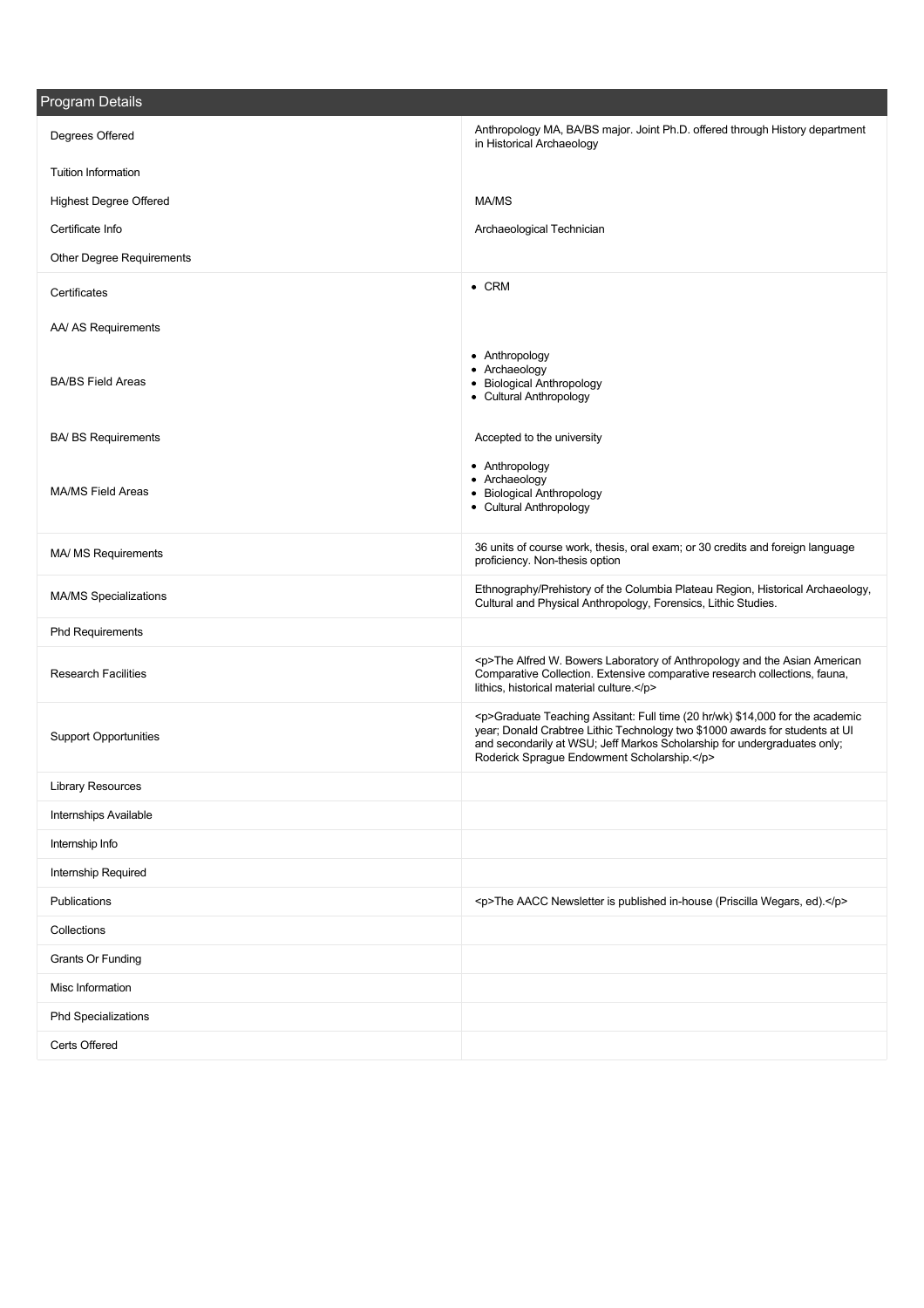| <b>Statistical Information</b> |                                                         |                     |  |
|--------------------------------|---------------------------------------------------------|---------------------|--|
|                                | Number of Female Grad Students                          | 13                  |  |
|                                | AA/AS DEGREES GRANTED TO FEMALES                        | 0                   |  |
|                                | Number of Female Undergrad Students                     | 24                  |  |
|                                | Percentage OF FULL-TIME GRAD STUDENTS receiving funding | 60                  |  |
|                                | Number of Male Undergrad Students                       | 18                  |  |
|                                | Number of Male Grad Students                            | 4                   |  |
| 2017-18                        | AA/AS Degrees Granted To Males                          | 0                   |  |
|                                | BA/BS Degrees Granted To Males                          | 3                   |  |
|                                | Number of New Grad Students                             | 8                   |  |
|                                | BA/BS DEGREES GRANTED TO FEMALES                        | 11                  |  |
|                                | MA/MS Degrees Granted To Females                        | 4                   |  |
|                                | PHD Degrees Granted To Males                            | 0                   |  |
|                                | MA/MS Degrees Granted To Males                          | $\mathbf{3}$        |  |
|                                | PHD Degrees Granted To Females                          | 0                   |  |
|                                | Number of Female Grad Students                          | 0                   |  |
|                                | AA/AS DEGREES GRANTED TO FEMALES                        | 0                   |  |
|                                | Number of Female Undergrad Students                     | 33                  |  |
|                                | Percentage OF FULL-TIME GRAD STUDENTS receiving funding | 50                  |  |
|                                | Number of Male Undergrad Students                       | 19                  |  |
|                                | Number of Male Grad Students                            | 0                   |  |
| 2016-17                        | AA/AS Degrees Granted To Males                          | 0                   |  |
|                                | BA/BS Degrees Granted To Males                          | $\mathsf{O}$        |  |
|                                | Number of New Grad Students                             | 10                  |  |
|                                | BA/BS DEGREES GRANTED TO FEMALES                        | 0                   |  |
|                                | MA/MS Degrees Granted To Females                        | 5                   |  |
|                                | PHD Degrees Granted To Males                            | $\mathsf{O}$        |  |
|                                | MA/MS Degrees Granted To Males                          | $\overline{2}$      |  |
|                                | PHD Degrees Granted To Females                          | $\mathsf{O}\xspace$ |  |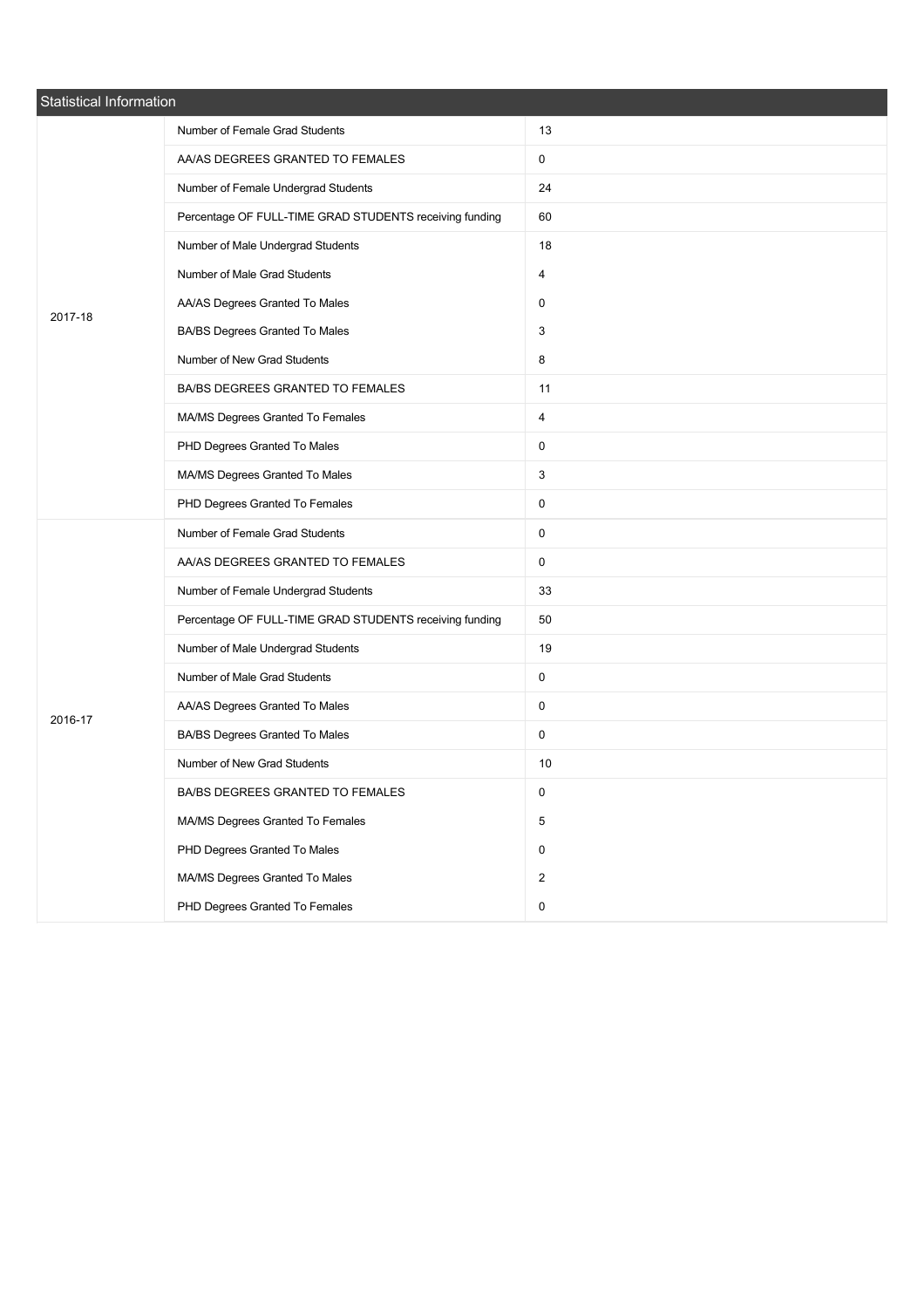|         | Number of Female Grad Students                          | 25             |
|---------|---------------------------------------------------------|----------------|
|         | AA/AS DEGREES GRANTED TO FEMALES                        | 0              |
|         | Number of Female Undergrad Students                     | 0              |
|         | Percentage OF FULL-TIME GRAD STUDENTS receiving funding | 50             |
|         | Number of Male Undergrad Students                       | 0              |
|         | Number of Male Grad Students                            | 8              |
|         | AA/AS Degrees Granted To Males                          | 0              |
| 2015-16 | BA/BS Degrees Granted To Males                          | 4              |
|         | Number of New Grad Students                             | 11             |
|         | BA/BS DEGREES GRANTED TO FEMALES                        | $\overline{7}$ |
|         | MA/MS Degrees Granted To Females                        | 5              |
|         | PHD Degrees Granted To Males                            | 0              |
|         | MA/MS Degrees Granted To Males                          | $\overline{2}$ |
|         | PHD Degrees Granted To Females                          | 0              |
|         | Number of Female Grad Students                          | 0              |
|         | AA/AS DEGREES GRANTED TO FEMALES                        | 0              |
|         | Number of Female Undergrad Students                     | 32             |
|         | Percentage OF FULL-TIME GRAD STUDENTS receiving funding | 40             |
|         | Number of Male Undergrad Students                       | 17             |
|         | Number of Male Grad Students                            | $\mathsf{O}$   |
|         | AA/AS Degrees Granted To Males                          | 0              |
| 2014-15 | BA/BS Degrees Granted To Males                          | 6              |
|         | Number of New Grad Students                             | 10             |
|         | BA/BS DEGREES GRANTED TO FEMALES                        | 9              |
|         | MA/MS Degrees Granted To Females                        | 7              |
|         | PHD Degrees Granted To Males                            | $\mathsf{O}$   |
|         | MA/MS Degrees Granted To Males                          | $\mathbf{3}$   |
|         | PHD Degrees Granted To Females                          | $\mathsf{O}$   |
|         | Number of Female Grad Students                          | 23             |
|         | AA/AS DEGREES GRANTED TO FEMALES                        | $\mathsf{O}$   |
|         | Number of Female Undergrad Students                     | $\mathbf 0$    |
|         | Percentage OF FULL-TIME GRAD STUDENTS receiving funding | 50             |
|         | Number of Male Undergrad Students                       | $\mathsf 0$    |
|         | Number of Male Grad Students                            | 11             |
|         | AA/AS Degrees Granted To Males                          | $\mathsf{O}$   |
| 2013-14 | BA/BS Degrees Granted To Males                          | $\mathsf 0$    |
|         | Number of New Grad Students                             | 9              |
|         | BA/BS DEGREES GRANTED TO FEMALES                        | $\mathsf{O}$   |
|         | MA/MS Degrees Granted To Females                        | $\overline{2}$ |
|         | PHD Degrees Granted To Males                            | $\mathsf{O}$   |
|         | MA/MS Degrees Granted To Males                          | $\overline{2}$ |
|         | PHD Degrees Granted To Females                          | $\mathbf 0$    |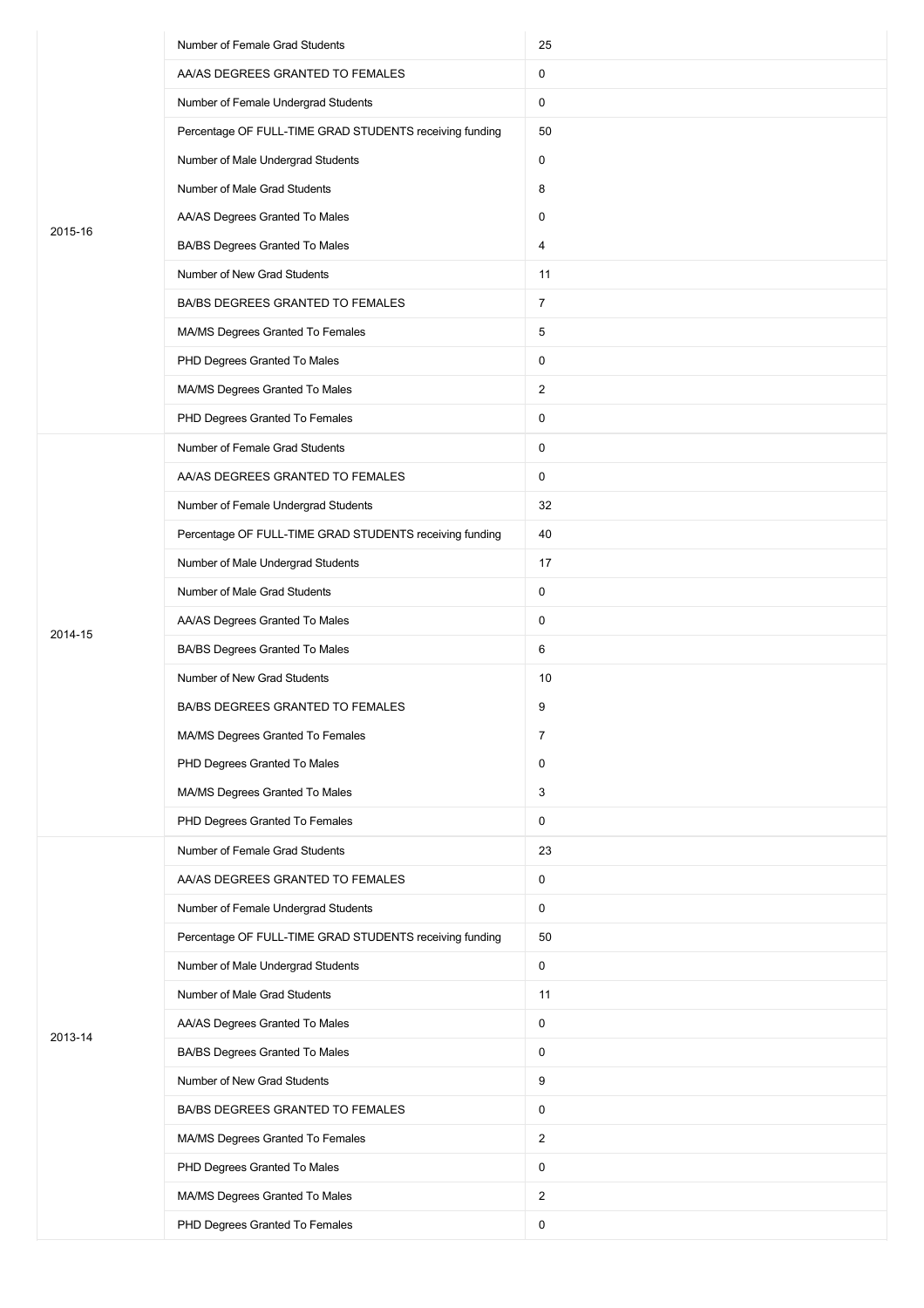|         | Number of Female Grad Students                          | 20 |
|---------|---------------------------------------------------------|----|
|         | AA/AS DEGREES GRANTED TO FEMALES                        | 0  |
|         | Number of Female Undergrad Students                     | 49 |
|         | Percentage OF FULL-TIME GRAD STUDENTS receiving funding | 50 |
| 2012-13 | Number of Male Undergrad Students                       | 26 |
|         | Number of Male Grad Students                            | 5  |
|         | AA/AS Degrees Granted To Males                          | 0  |
|         | BA/BS Degrees Granted To Males                          | 0  |
|         | Number of New Grad Students                             | 10 |
|         | BA/BS DEGREES GRANTED TO FEMALES                        | 0  |
|         | MA/MS Degrees Granted To Females                        | 0  |
|         | PHD Degrees Granted To Males                            | 0  |
|         | MA/MS Degrees Granted To Males                          | 0  |
|         | PHD Degrees Granted To Females                          | 0  |
| 2010-11 | Number of New Grad Students                             | 10 |